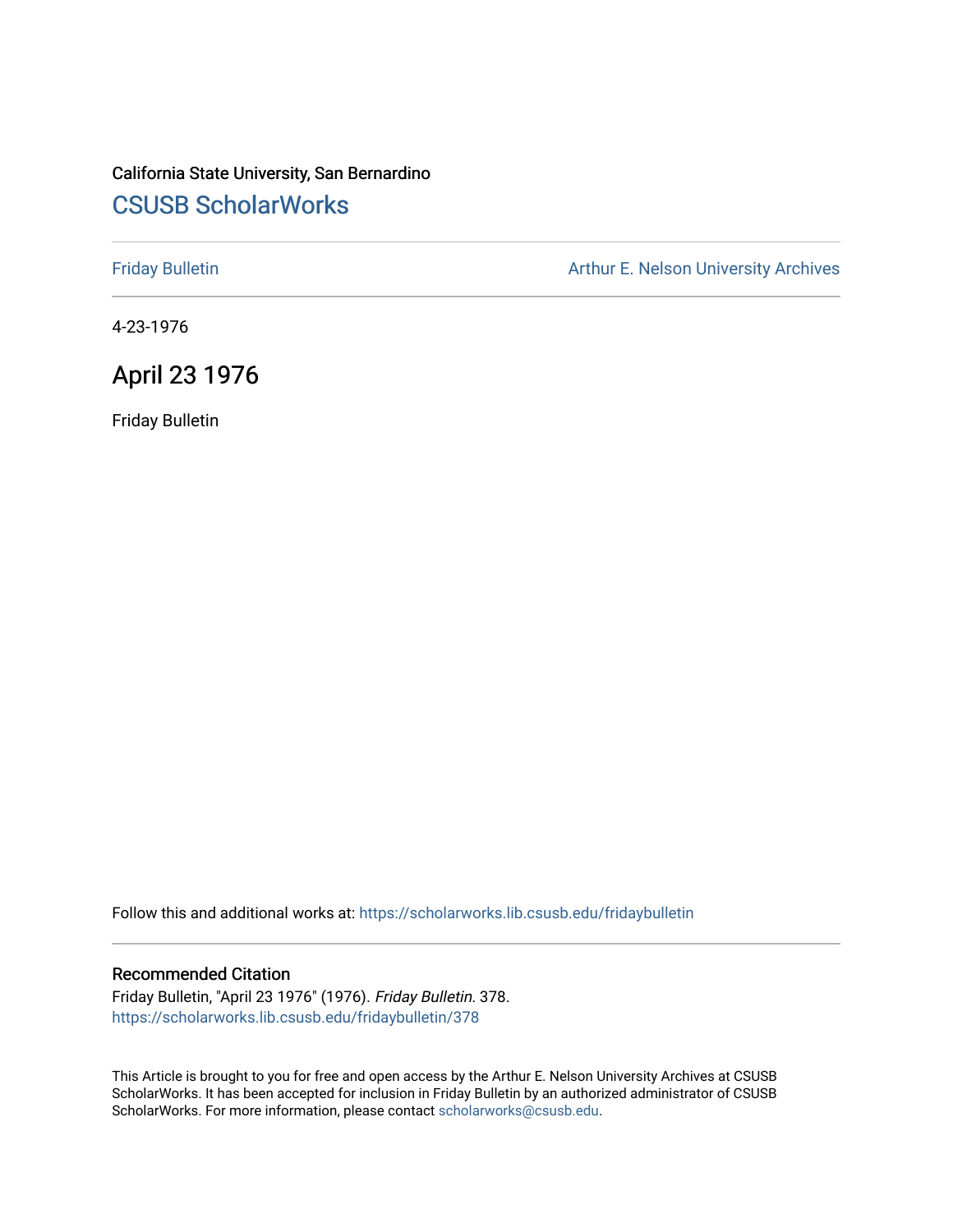# HE BULLETIN CALIFORNIA STATE COLLEGE . SAN BERNARDINO

1965



April 23, 1976

HIGH SCHOOL JRS. AND SRS. MAY ATTEND CSCSB SUNTER CLASSES AT HALF PRICE

The College invites 1976-77 high school juniors and seniors to attend summer session classes for college credit at half tuition.

Twenty-two courses can be taken for credit for the half price of \$11 per unit. The classes, offered under the provisions of an executive order from the Chancellor's Office which permits waiver and reduction of fees for high school students enrolled in certain courses, will run from June 21 to July 26 and Australian gust 2 to August 20.

tand this run and the

High School students must obtain a letter of recommendation to enroll in the program from a high school counselor. Registration is June 18 for the regular session and July 29 for the post session.

The courses available under the reduced-fee program include biology, computer science, earth sciences, English, geography, health science, math, natural sciences, philosophy, social sciences and Spanish.

### Make Reservations Now!

"STREETCAR NAMED DESIRE" TICKETS ON SALE MONDAY

Tickets go on sale next Monday, April 26 for "A Streetcar Named Desire " in the Drama Department Office, FA-

. General admission is \$2.50, students and senior citizens, \$1.50. The 1947 Tennessee Williams' play opens Thursday, May 13. Other performances are May 14 and 15, May 18-22. Call Ext. 7452 for reservations.

The Ninth Annual Spring BBQ will be held Saturday, May **9TH ANNUAL BBQ TICKETS** 15 as part of the Spring Fling. Tickets for the BBQ are on sale today in the Activities Office, P.E. De-CAN BE PURCHASED NOW partment Office, and may be purchased from any member of the Sports Committee

or IOC members, or from Joe Long who is coordinating the event.

All tickets are priced at \$1.50. Final deadline for purchase is May 10. The BBQ is one of the most looked-forward-to events on campus. Each year Mike O'Gara utilizes his considerable talents in presiding over the preparation of the savory menu. His famous marinade for the steak is a culinary masterpiece.

"God is not dead, but theology is dying" will be the theme of a Wednesday, May 5 presentation when Dr. Charles Kegley, Chairman of the Department of Philosophy and Religious Studies PSYCHOLOGY LECTURES at Cal State, Bakersfield, speaks here.

The lecture, open to all, will begin at 2 p.m. in LC-241 and is part of the Philosophy Forum Series sponsored by the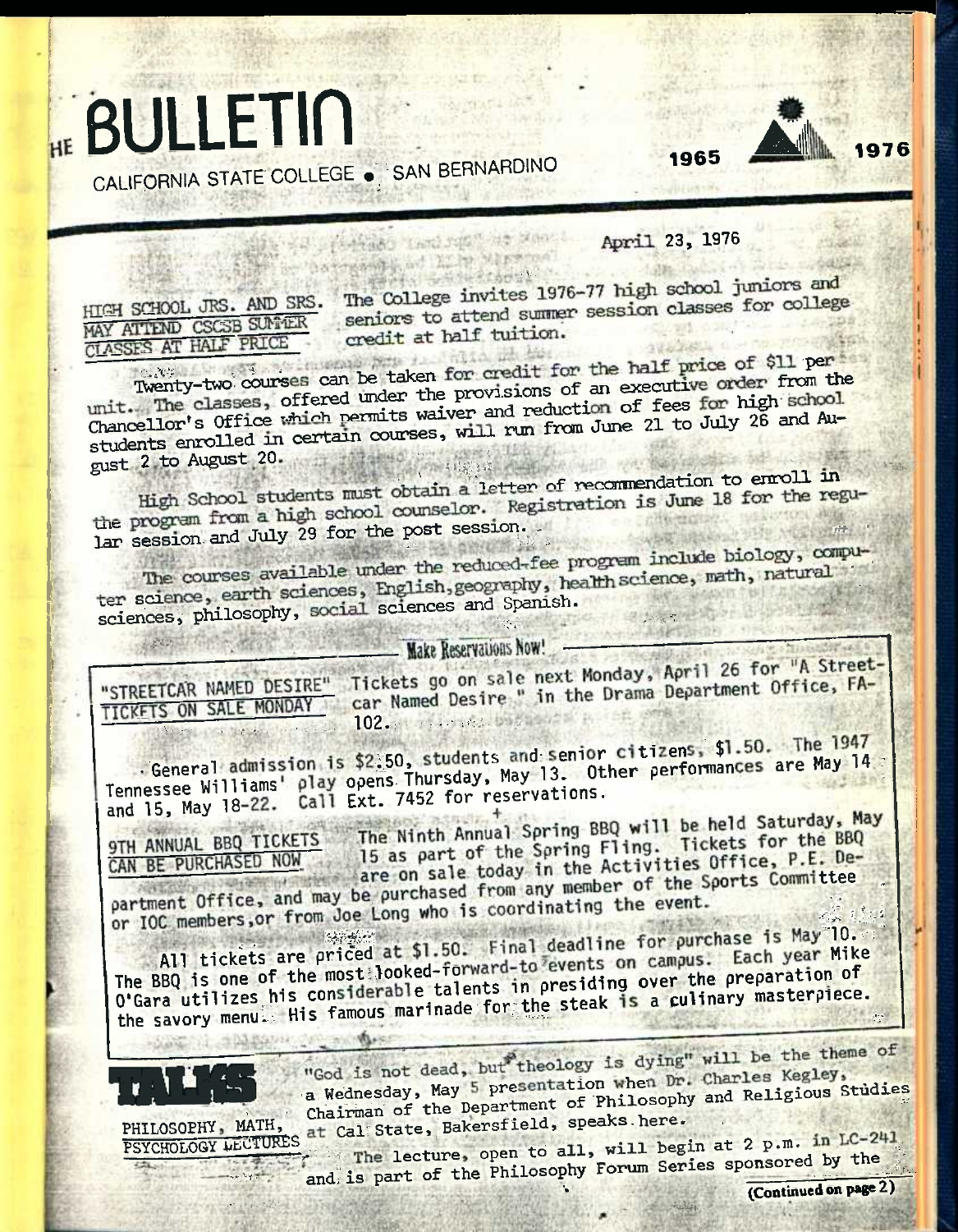**LECTURES Continued from page 1** 

Department of Philosophy. Peter H. Spader is coordinator of the forum.

Dr. Kegley earned A.B., M.A. and Ph.D. degrees from Northweste U and a bachelor of divinity degree from Chicago Theological Seminary.

MATH - Dr. Donald R. Smith, a visiting lecturer for the Society for Industrial and Applied Mathematics, will speak on "Optimal Controls of Rockets and Vibrating Beads by Elementary Methods." The talk will be presented on Thursday, April 29, at noon in BI-129. All students, faculty and staff are invited to attend.

PSYCH = "Mental Health Issues and the Culturally Different Client" is the subject of a lecture by Dr. Hector Myers of UCLA Wednesday at 3 p.m., April 28. . Dr. Myers is an assistant professor in clinical and community psychology at UCLA and director of research for Frantz Fanon Research and Development Center. He is also director of the children's identification, consultation and training program at the Los Angeles Mental Health Department.

The ability of the culturally different to benefit from mental health programs will be discussed by the psychologist. The public and College are invited to the lecture, scheduled in the Lower Commons.

 $\mathcal{L}_{\mathcal{B}} = \mathcal{L}_{\mathcal{B}} = \mathcal{L}_{\mathcal{B}} = \mathcal{L}_{\mathcal{B}} = \mathcal{L}_{\mathcal{B}} = \mathcal{L}_{\mathcal{B}} = \mathcal{L}_{\mathcal{B}}$ SOLLAR MOP A morning lecture also will be given by Dr. Myers on "How to Survive as a Culturally Different Psychologist" at 10:30 in the Lower Commons. This talk will be oriented toward those who are culturally different and currently working in or intend to work in health-oriented professions, but is open to all interested person

SCHOOLS COLLEGE

Christopher O'Hare of the Psychology Department arranged both lectures.

PSYCHOLOGY MAJORS. MINORS ELIGIBLE **FOR PSI CHI SOCIETY** 

安全的经济方法 "但是 计图书记 计

Debbie Blake, president of the recently established CSCSB chapter of Psi Chi, National Honor Society in Psychology, announces that applications for membership in the society are being accepted through May 3.

Prospective members are students who have declared a major or minor in psychology. Undergraduates must have completed 25 units of psychology, and have at least a 3.6 gpa, overall. Graduate students must have completed 12 units of psy chology and have at least a 3.0 gpa in graduate courses. Applications are available in the Psychology Department Office, PS-219.

CHILD CENTER SEEKS The CSCSB Child Development Center is asking, for donation of DONATION OF ITEMS some bric-a-brac and unused household items for use in the center. On the request list are wood scraps, wood-working tools (nails, screw driver, small hammer, saw, etc.), cookie cutters, kitchen uten sils, pillows, magazines, toy cash register and children's books. The objects may be taken directly to the center or to the office of Gaye Perry, SS-114.

LE ITY AT EXAMPLE

#### **CSCSB BULLETIN**

The California State College, San Bernardino BULLETIN is published by the Office of College Relations, AD-151, Ext. 7217. Material for publication must be received by noon Tuesday before the Friday of publication.

Editor \* . . . . . . . . . . . . Barbara Nolte Printed at Duplicating

2341195

The College extends its sym-**PERSONALS** s pathy to John Overton (Physical Plant) on the death of his sister, in Chicago on April 19.

The College extends its sympathy to Lupe Avila (Physical Plant) on the death of his father, April 20, in El Centro.

 $\mathbf{2}$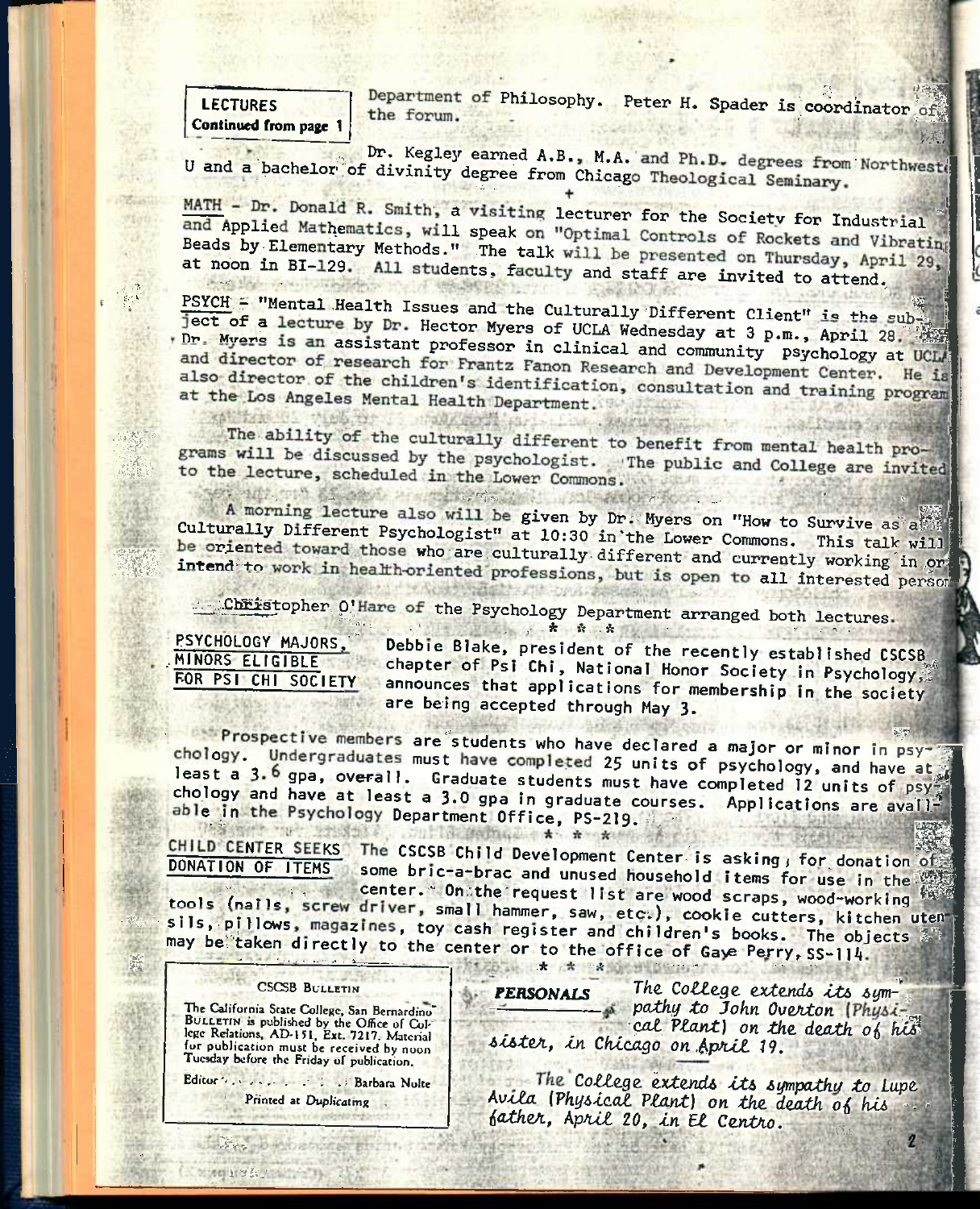

Children, 3 to 10 years old, will be able to paint, draw, sculpt, stitch, hammer, create decoupage, and let their artistic abilities go at the College's Fourth Children's Art Fair, on campus tomorrow.

The popular event sponsored by the Cal State Faculty Wives, the President's Club and Arrowhead Allied Arts Council, will again provide children with materials for freedom of artistic expression.

^HllfREN'A ART FAIR ON CAMPUS TOMORROW The fair will be held in the Pear Garden between the AD and The fair will be neid in the rear darden Becked. The movie of the real part of the real part of the Pauli Pauli Pauli Pauli Pauli Pauli Pauli Pauli Pauli Pauli Pauli Pauli Pauli Pauli Pauli Pauli Pauli Pauli Pauli Pauli Pa expression.<br>
MILDREN's ART FAIR<br>
The fair will be held in the Pear Garden between the AD and<br>
FA Buildings, from 1 to 3 p.m. Admission is 10¢ per child<br>
and all children must be accompanied by an adult.

and all children must be accompanied by an adult.



Deadline for receipt of nominations for stu-YOR BOUR WINFORMATION dent representatives on Faculty Senate com-<br>Nor Bould WINFORMATION mittees has been extended to Friday, May 21. *-S 1.* 

3

P<mark>ayday for the month of April is Friday, April 30.63:: a-1</mark>

Senior Art Show of Ann Russo, a showing of her recent work, is scheduled to be on display on the Fourth Floor of the CSCSB Library from April 26 to May 1.

The Wednesday Noon Musicale for April 28 will present Debra Barta, flutist, in her Senior Recital, FA-104.

Two performers will fast-talk'their audiences this week. Dr. Snootful's Medicine Show will be presented at noon on the Commons Patio Tuesday, April 27. See how it was in the days of the old timers.: And on Thursday, April 29, Mr. Deception, a magician = will perform his miracles at 11:30 to 1 p.m. in the Lower Commons.

TONIGHT'S MOVIE

2 Showings

6 & 8:30 P.M.

PS-10



THE APRIL FACULTY-STAFF SOCIAL HOUR(S)

will be from 4-7 p.m. Lower Commons, Tues., April 27

*EMFLOYMENT* Reynunch Operator - To work in the Accounting Office. Qual.: 6 nom. pd. keypunch exp.; + time till OPRORTUNITIES" . Junej \$315.50 per/mo.; iO hrs. wkly. June-Oct.; \$631 per/mo.; «vail. May 1; apply by April 26

Dept. Sec'y IB - Psych. Dept. sec'y is responsible for the management of the Psych. Dept. Qual.: type 50 wpm; short-<br>hand 80 wpm; two yrs. exp. in general office cler. work. 40 hrs./wkly.; perm.; \$682 per/mo.; apply by Apr

nand so what the yrs. exp. In general critic cases cannot return at the second of the second of Hatural Sciences office. Qual.retype'50 wpm; 1 yr. pd. cler. «xp.; 40 Cler. Asst. IIA - To work in the School of Matural Sciences of their. Space of the intervalse of the contract of the contract of the sense of the sense of the contract of the sense of the sense of the sense of the sense of

Cler. Asst. IIA - To work in Heating/Air Conditioning. Qual.; type 50 wpm; 1 w. pd. cler. exp.; 20 hre./wkly;.^. ,<br>temp.; \$301.50 per/mo.; avail. April 30; apply by April 29. hrs./wkly.; parm.; \$603 per/mo.; avail. May 3; apply by April 29.<br>Cler. Asst. IIA - To work in Heating/Air Conditioning. Qual.; type 50 wpm; 1 vr. pd. cler. axp.; 20 hrs./wkly;<br>temp.; \$301.50 per/mo.; avail. April 29. appl

ADMINISTRATIVE Cal State, San Bernardino has an opening for Extension Coordinator, avail. June 1. Extension Coordinator, 2011 and 2011 and the direction of the Dean of Cont. Ed., is responsible for the planning, developmen

M.A. required or equivalent exp. Salary dependent upon qual. and exp., \$1114 - \$1354; to apply send resume and letter by May 14 to: Stephen Bowles, Dean of Cont. Ed.



|                           | by may 14 to: Stephen Bowles, Dean of Comp. Bu.                                                                                                                                                                                                                                                                                                                                                                                     |  |
|---------------------------|-------------------------------------------------------------------------------------------------------------------------------------------------------------------------------------------------------------------------------------------------------------------------------------------------------------------------------------------------------------------------------------------------------------------------------------|--|
|                           | ADDITIONS: New employees are welcomed to campus:<br>6975 Collidge Ave.<br>7429 MONTGOMERY, Raymond<br>$26L9$ W. 2nd St., $48$<br><b>BENNEFIELD, Jack</b><br>7429<br>Riverside 92506<br>Cust., Phy. Plant<br>San Bernardino, 92410<br>Cust., Phy. Plant<br><b>PP-104-</b><br>889-9219<br>$PP-10L$<br>LEFT THE COLLEGE: Rex Bricks - Phy. Plant; Thelma Esslinger -<br><b>PRATER.</b> Stevan<br>7315<br>Frw. Plant<br>Cler. Asst. IIB |  |
| <b>LOIRECTORY CHANGES</b> | RETIRED: Claire Cantlay - P.E. & Recreation<br>Records, SS-101                                                                                                                                                                                                                                                                                                                                                                      |  |
| FORTION: Narilyn Gold     | stein - Dept. Sec'y IB, P.E. & Recreation                                                                                                                                                                                                                                                                                                                                                                                           |  |
| ADDRESS CHAIRE: James Fin | 3075 Pepper Tree Lane. San Bernardino 92101                                                                                                                                                                                                                                                                                                                                                                                         |  |